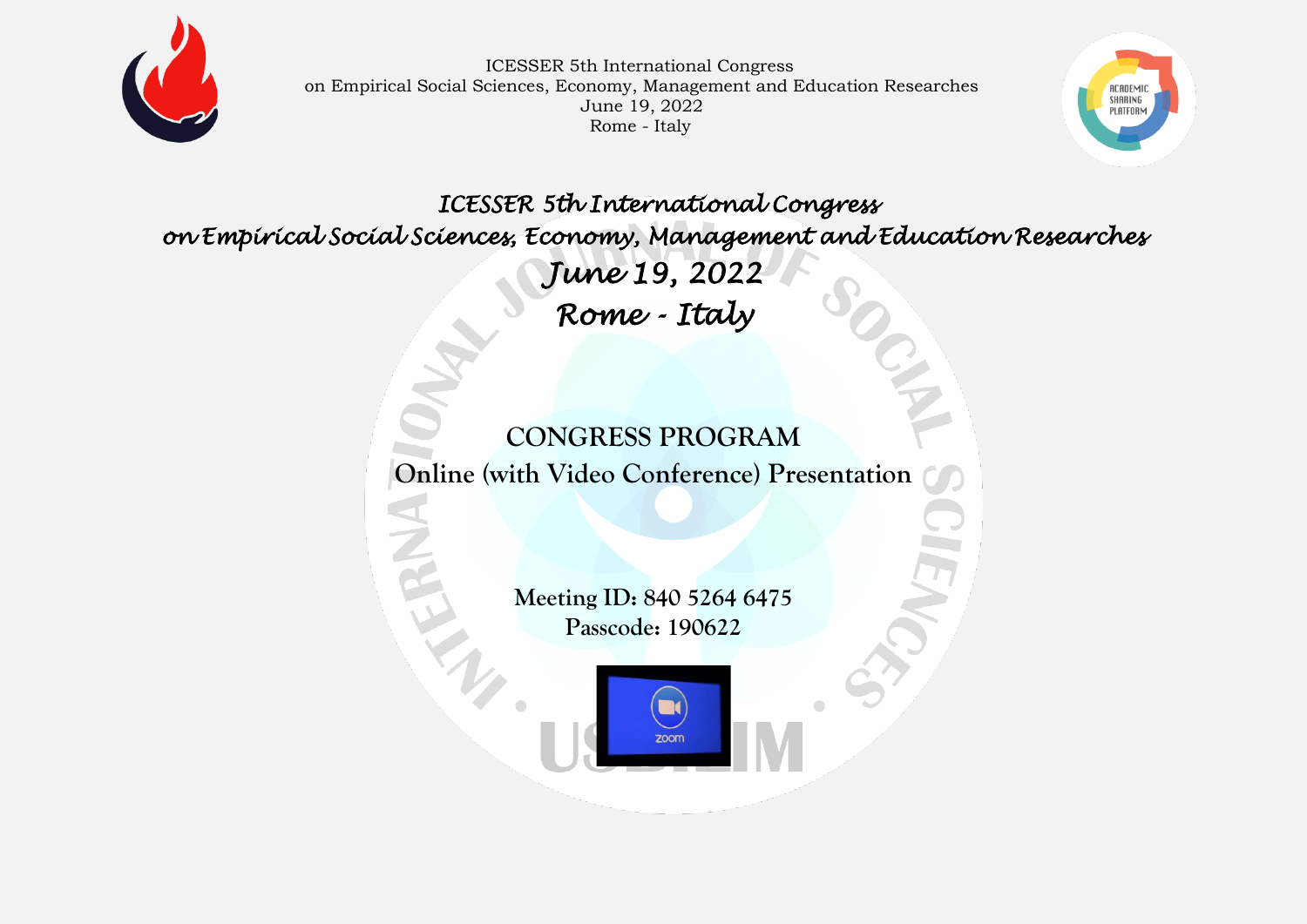



#### **IMPORTANT, PLEASE READ CAREFULLY**

- To be able to make a meeting online, login via https://zoom.us/join site, enter ID instead of "Meeting ID
- or Personal Link Name" and solidify the session.
- The Zoom application is free and no need to create an account.
- The Zoom application can be used without registration.
- The application works on tablets, phones and PCs.
- Speakers must be connected to the session **10 minutes before** the presentation time.
- All congress participants can connect live and listen to all sessions.
- During the session, your camera should be turned on **at least %70** of session period
- Moderator is responsible for the presentation and scientific discussion (question-answer) section of the session.

### **TECHNICAL INFORMATION**

- Make sure your computer has a microphone and is working.
- You should be able to use screen sharing feature in Zoom.
- Attendance certificates will be sent to you as pdf at the end of the congress.
- Moderator is responsible for the presentation and scientific discussion (question-answer) section of the session.
- Before you login to Zoom please indicate your name surname and hall number,

**exp. H-2, S- 1 NAME SURNAME**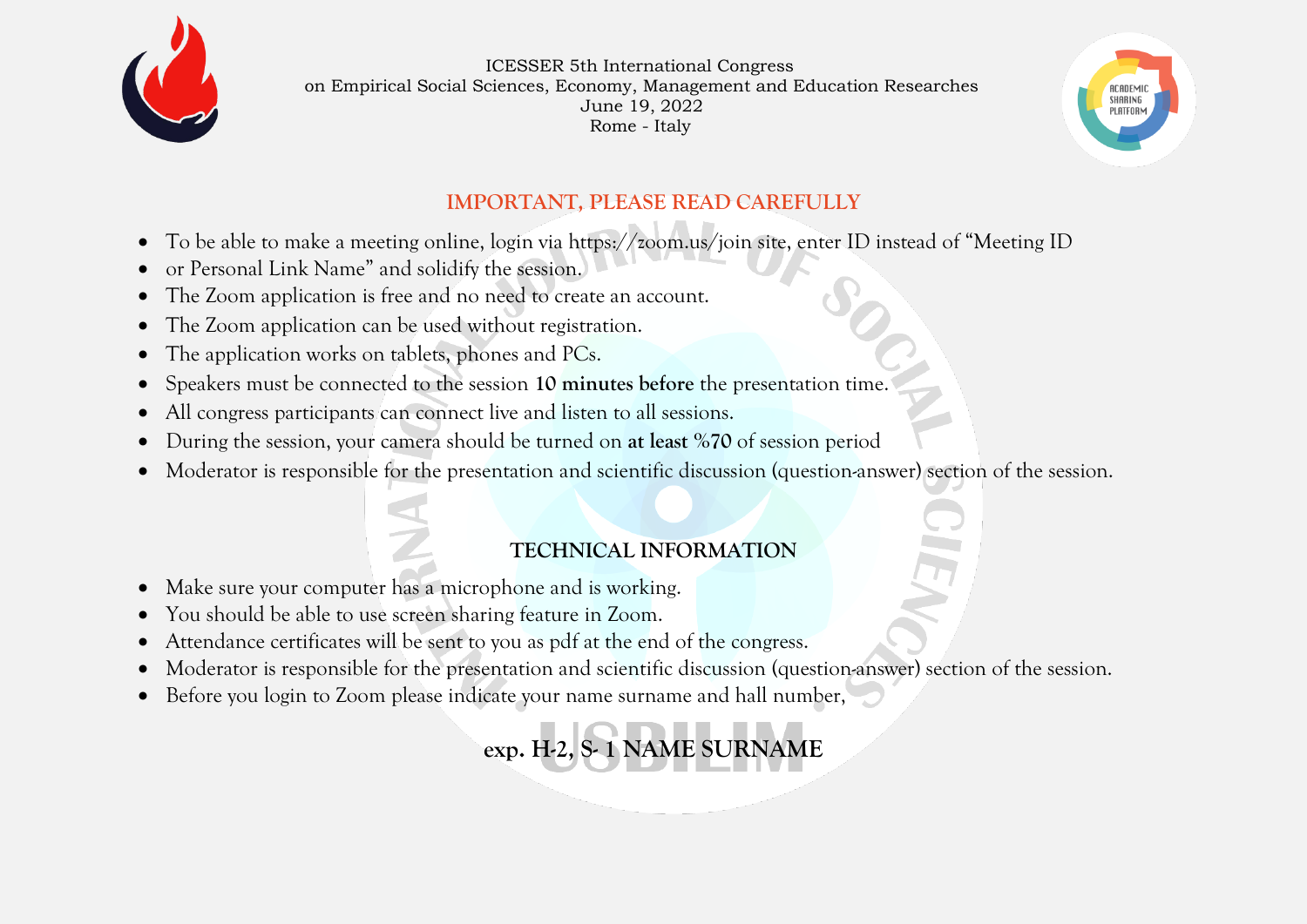



**19.06.2022 10 : 00 – 10 : 20 (Turkey Local Time) Opening Speach**



**NATIVATI** 

**Dr. Dody Hartanto.**

**Ahmad Dahlan University, Indonesia**

# SBILIM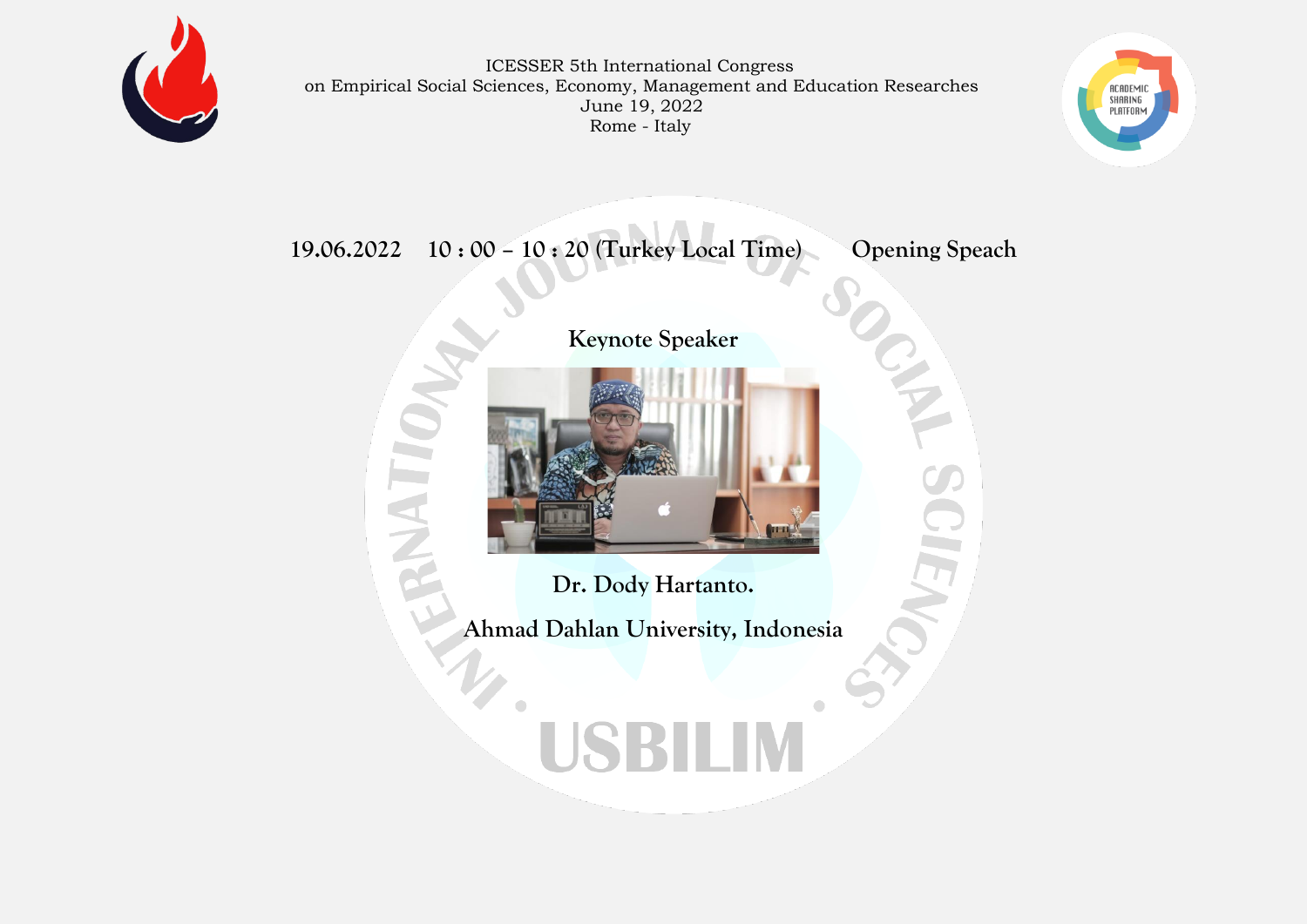



| HALL 1 – SESSION 1 |  |
|--------------------|--|
|                    |  |

# Meeting ID: 840 5264 6475 Passcode: 190622

#### **19.06.2022 10:30- 12:00 (Turkey Local Time)**

|                                                                                                                                              | MODERATOR: PROF. DR. DWI SULISWORO                                                            |
|----------------------------------------------------------------------------------------------------------------------------------------------|-----------------------------------------------------------------------------------------------|
| Authors                                                                                                                                      | <b>Topic Title</b>                                                                            |
| EDLYN JOY P. ESPIRITU<br>PARDILLO, JONATHAN D.<br>GAMINO, RETCHEL MAE S.<br>ILAGAN, JOHNLLOYD R.<br>SOLIS, ASHTON T.                         | Qualitative Study of the Lived Experiences of Left Behind College Students in Davao Del Norte |
| <b>EARL JONES G. MUICO</b>                                                                                                                   | A Qualitative Inquiry On The Teachers Using Youtube Videos In An Online Class                 |
| EDLYN JOY P. ESPIRITU<br>ALGOSO, RAY LEMUEL<br>CAUBA, LIESLY P.<br>NAMOC, JESSA MAE S.<br>RAMOS, JOSE PROTACIO C.<br>SAMPANI, RICCI SHANE D. | "Padayon para sa Pangandoy: Exploring the Experiences of the Working College Students"        |
| <b>NADELLA LESMANA</b><br><b>KAMISAH ARIFFIN</b><br><b>DWI SULISWORO</b>                                                                     | <b>Learning English Among EFL Students In Indonesia: Motivation And Learning Outcomes</b>     |
| <b>IRAWATI SABBAN</b><br><b>DWI SULISWORO</b>                                                                                                | Strategy For Determining The Quality Of Private Higher Education In Indonesia                 |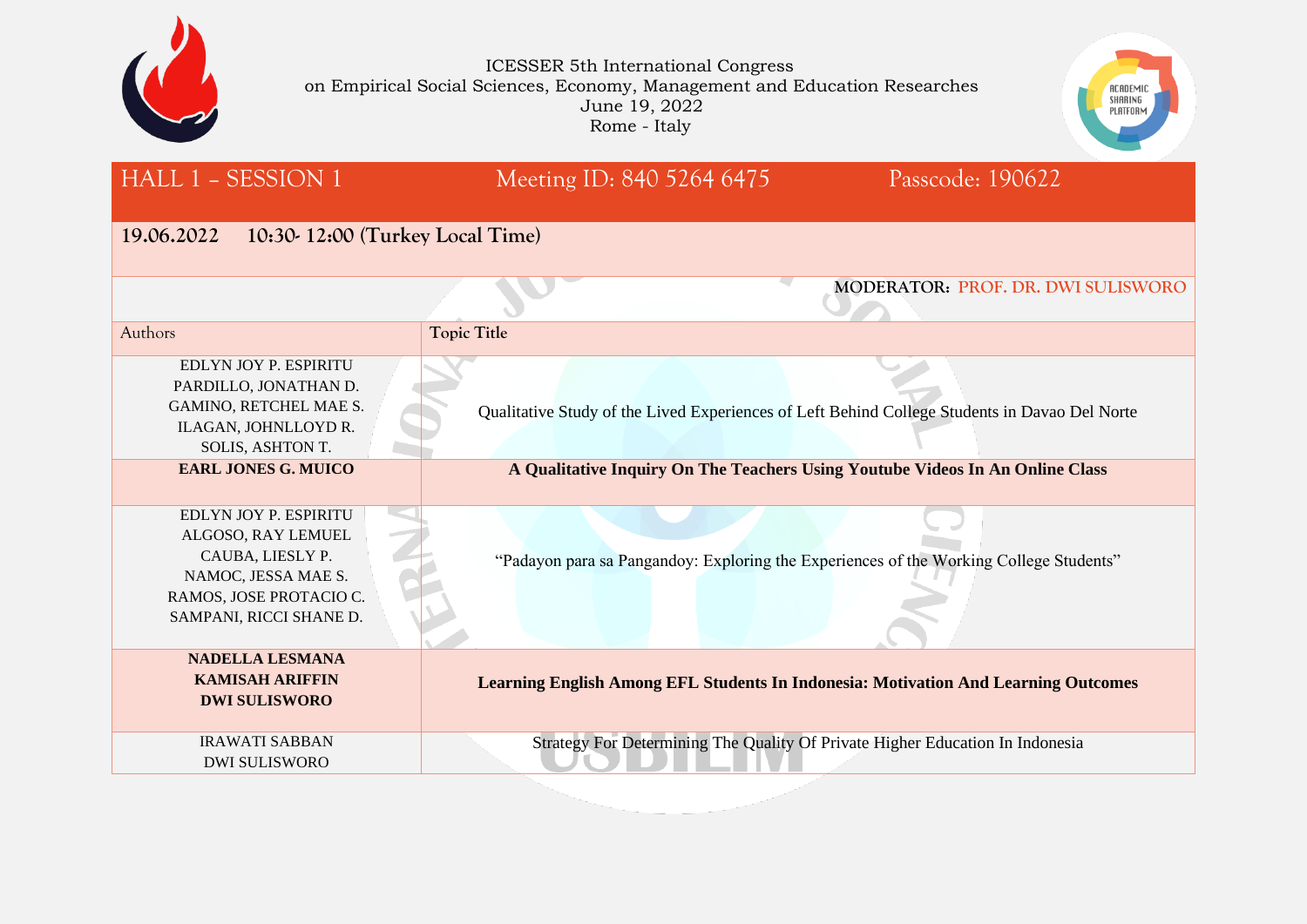



| <b>ZOHAIB HASSAN SAIN</b>                                                                                                                                                   | <b>Challenges in Quality of Education in Higher Education Institutions (HEIs) of Pakistan</b>                    |
|-----------------------------------------------------------------------------------------------------------------------------------------------------------------------------|------------------------------------------------------------------------------------------------------------------|
| <b>ALAMGIR BISWAS</b>                                                                                                                                                       | Design Thinking In Libraries: Alternative Adaptation During Emergency                                            |
| <b>EDLYN JOY P. ESPIRITU</b><br><b>EZEQUIEL P. BAAY</b><br><b>DOPHENE MAE AREVALO</b><br><b>CHIQUI C. JIMENEZ</b><br><b>MARY JOYCE CAPUNO</b><br><b>RAINAH MARIAE PUSTA</b> | Raise Your Flags: Exploring the Coming Out Process of Identified LGBTQ in Davao del Norte,<br><b>Philippines</b> |
|                                                                                                                                                                             |                                                                                                                  |

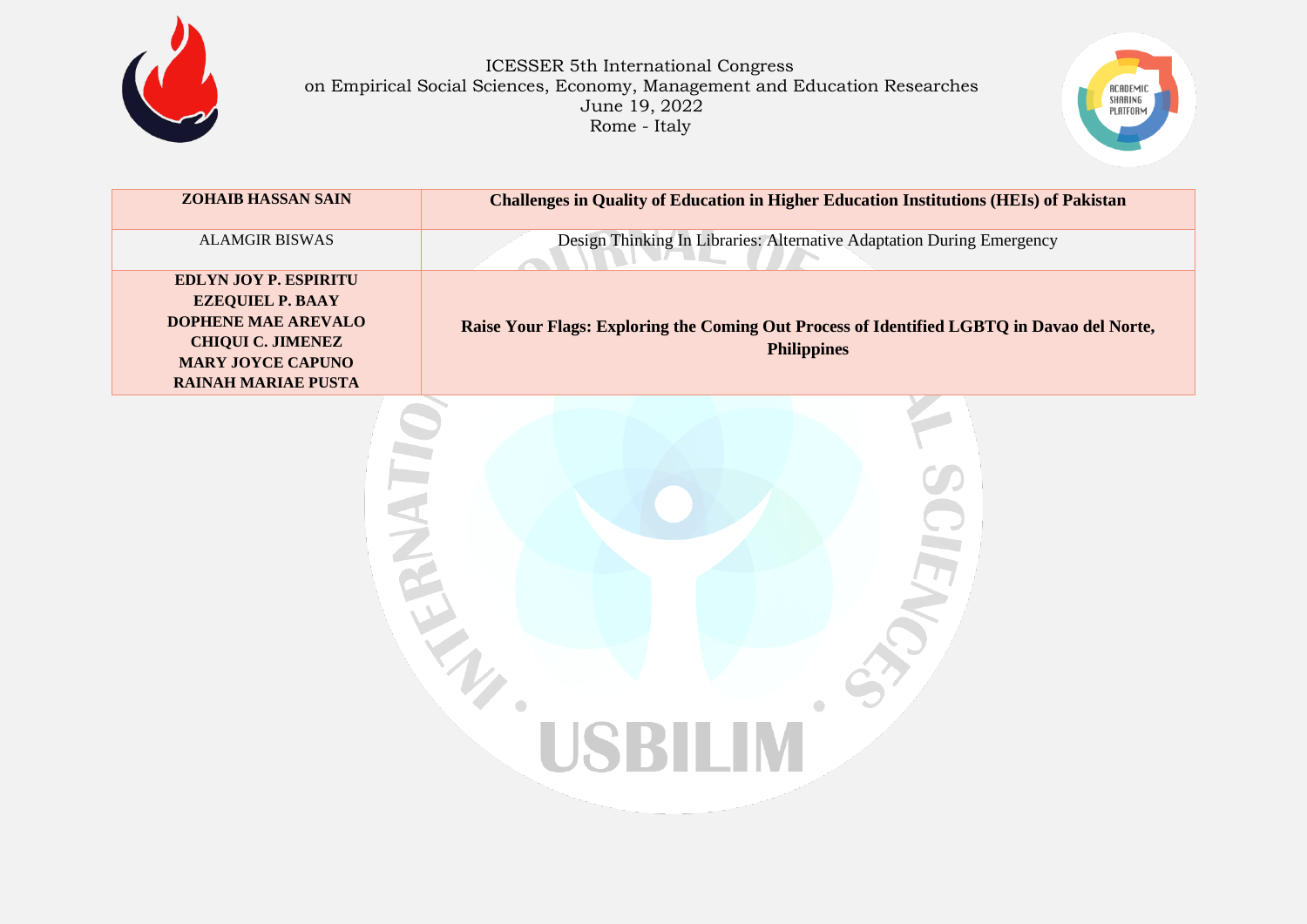



# HALL 2 – SESSION 1 Meeting ID: 840 5264 6475 Passcode: 190622

### **19.06.2022 10:30- 12:00 (Turkey Local Time)**

|                                                                 | MODERATOR: DOC. DR. DERYA ÇAKMAK KARAPINAR                                                                                |
|-----------------------------------------------------------------|---------------------------------------------------------------------------------------------------------------------------|
| Authors                                                         | <b>Topic Title</b>                                                                                                        |
| <b>GÜLARƏ QOCAYEVA</b>                                          | Təhsil Keyfiyyətinin Yüksəldilməsinin İdarə Edilməsinə Müasir Yanaşmalar Və Mövcud Vəziyyətinin<br><b>Təyini Amilləri</b> |
| QƏDİROVA ZENFİRA                                                | Tahsil Müəssisələrinin İnnovasiya Proseslərinin Layihələnməsi Və Tatbiqi                                                  |
| <b>GÜLARƏ BALAYEVA SALEHOVA-</b>                                | Təhsil Müəssisələrinin İdarə Edilməsi.                                                                                    |
| <b>TUĞBA PAK</b>                                                |                                                                                                                           |
| PROF. DR. HASAN KAYA                                            | Fen Eğitiminde Proje Tabanlı Öğretim Yönteminin Akademik Başarıya Etkisinin Araştırılması                                 |
| PÜSTƏXANIM BALAYEVA                                             | Dünya Təcrübəsində Klassik İdarəetmə Məktəblərinə Yanaşmalar                                                              |
| АЙБЕНИЗ ОСМАНОВА                                                | Математика древней индии                                                                                                  |
| DOÇ. DR. DERYA ÇAKMAK<br><b>KARAPINAR</b><br>ÖĞR. GÖR. ARİF DAŞ | Açık Ve Uzaktan Eğitim Öğrencilerinin Dijital Okuryazarlık Düzeylerinin İncelenmesi: Atatürk<br>Üniversitesi Örneği       |
| HASHIMOVA ALBINA CHINGIZ                                        | State Regulation Of The Quality Of Educational Services In Azerbaijan                                                     |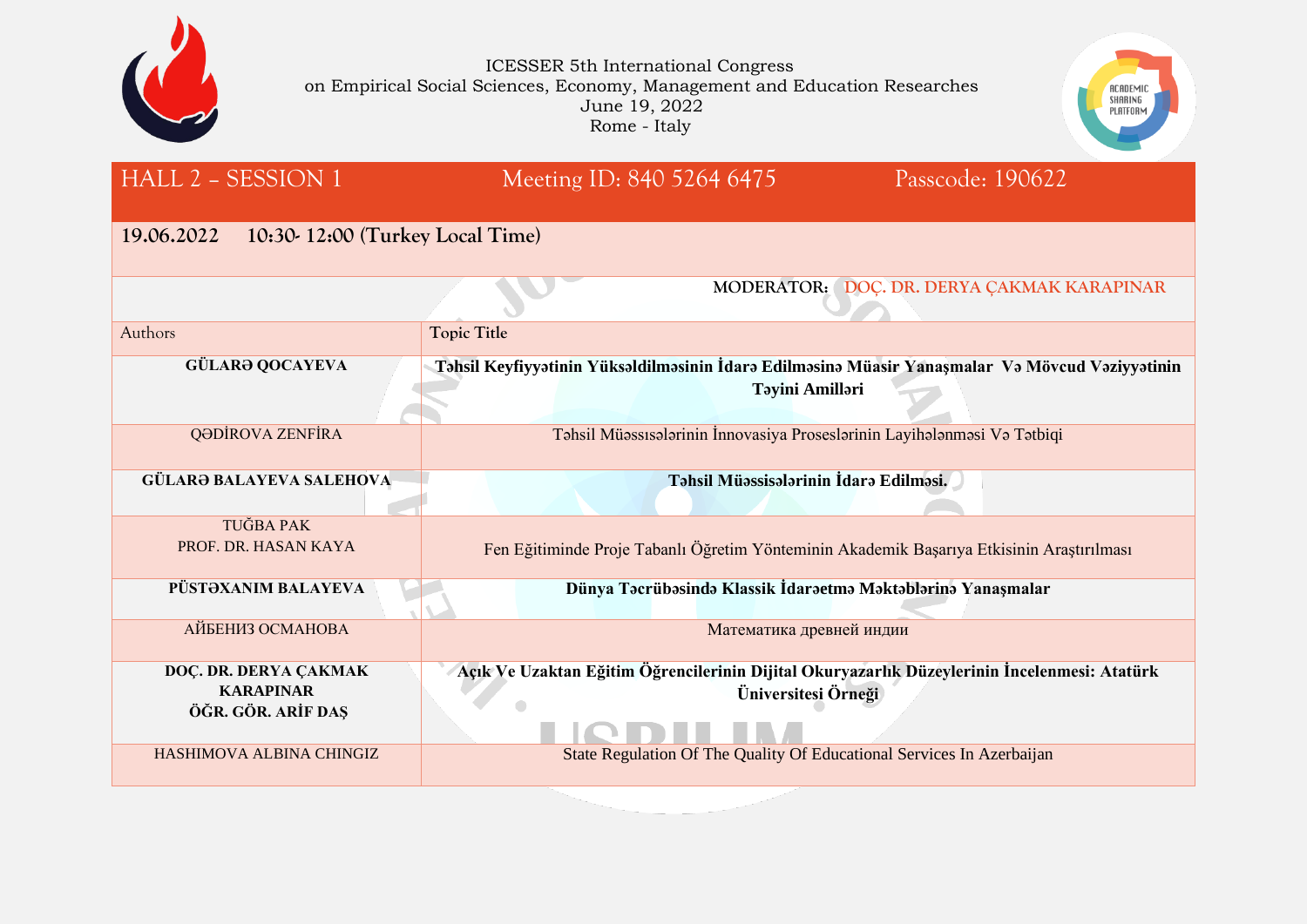



| HALL 3 - SESSION 1                                                                                                                                      | Meeting ID: 840 5264 6475                                                                                                                         | Passcode: 190622                        |
|---------------------------------------------------------------------------------------------------------------------------------------------------------|---------------------------------------------------------------------------------------------------------------------------------------------------|-----------------------------------------|
| 19.06.2022<br>10:30-12:00 (Turkey Local Time)                                                                                                           |                                                                                                                                                   |                                         |
|                                                                                                                                                         |                                                                                                                                                   | MODERATOR: PROF. DR. AHMET NİYAZİ ÖZKER |
| Authors                                                                                                                                                 | <b>Topic Title</b>                                                                                                                                |                                         |
| <b>SENA ISIK</b><br>ASST. PROF. DR. İLKAY ŞENDENİZ-<br>YÜNCÜ                                                                                            | Foreign Exchange Positions Of Turkish Banks                                                                                                       |                                         |
| PH.D M.K.GANESHAN<br>PROF. DR. C.VETHIRAJAN                                                                                                             | The Impact Of Digital Transformation On Business Organizations                                                                                    |                                         |
| PROF. DR. AHMET NİYAZİ ÖZKER                                                                                                                            | Borrowing Phenomenon In OECD Countries And Borrowing-Based Deviations In Macroeconomic<br><b>Equilibrium Targets</b>                              |                                         |
| <b>OLADEJI DANIEL OLADELE</b><br><b>ADEYEMI JIMOH</b><br><b>OLUDARE O. OSIBOYE</b><br><b>PROMISE GOODNESS ADELEYE</b><br><b>ADEREMI TIMOTHY ADELEYE</b> | Recent Advances On The Sustainable Strategy For Maintenance Service Culture In Nigeria: A Key<br><b>Towards Achieving 2030 Sustainable Agenda</b> |                                         |
| DOÇ. DR. FİGEN BÜYÜKAKIN<br>ARŞ. GÖR. SEDANUR DEMİR<br>ONUR EVLİOĞLU                                                                                    | 2000-2021 Dönemi İçin Türkiye'de Dolarizasyonun Garch Modeli İle Tahmini                                                                          |                                         |
| <b>ASSIST. PROF. K.R.PADMA</b><br><b>READER, K.R.DON</b>                                                                                                | Ukraine Crisis Coupled With Covid-19 Pandemic Considered As End To Globalization: An Update On<br><b>Asian Crisis</b>                             |                                         |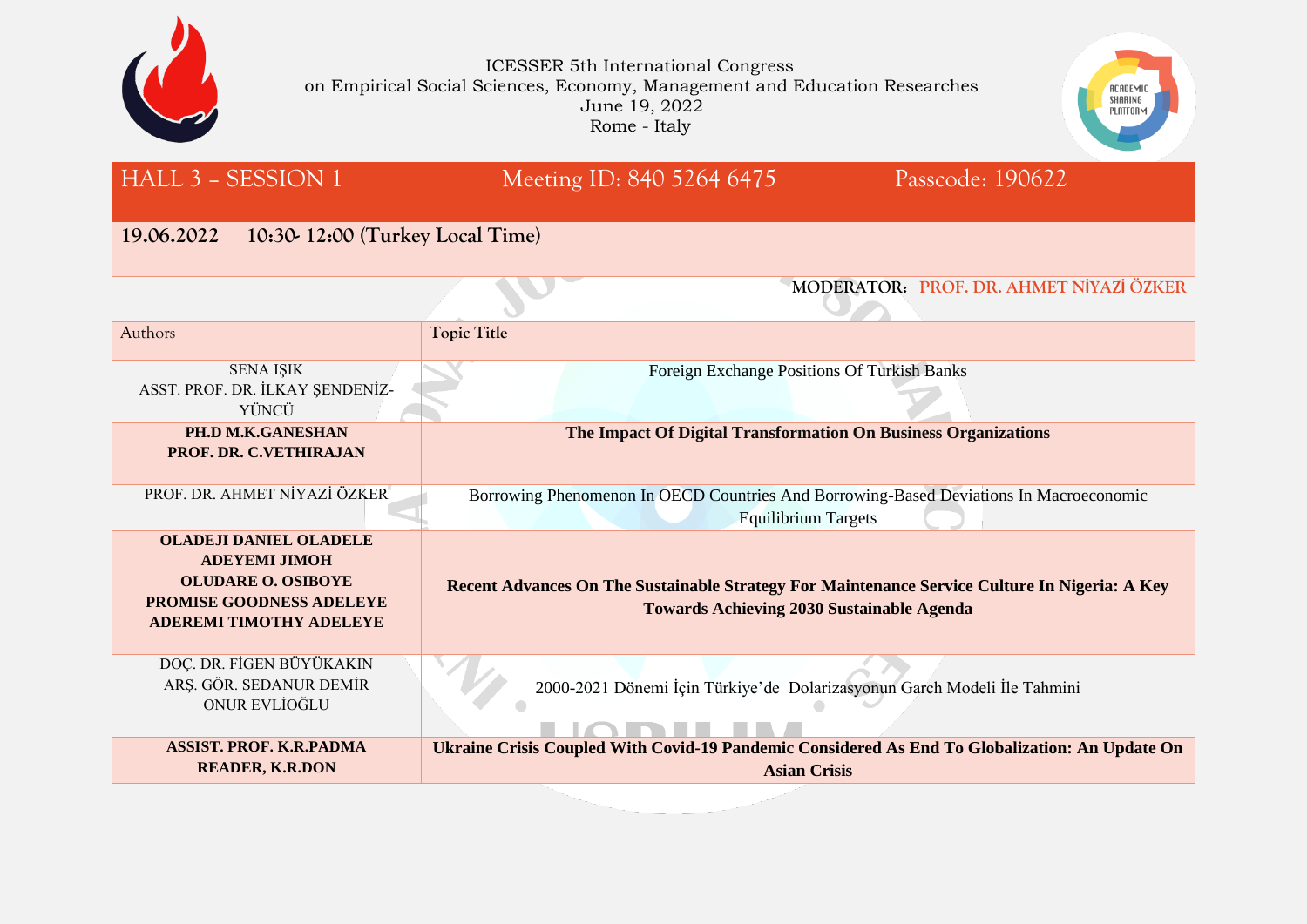



| AISSATA KAYOKO BERTHE              | Investigating The Barriers To Circular Economy Implementation: A Case Study Of Mali  |  |
|------------------------------------|--------------------------------------------------------------------------------------|--|
|                                    |                                                                                      |  |
| <b>Ph.D ENIDA ZHUGRI (ISTREFI)</b> | The Effect Of Some Macroeconomic Indicators On The Economic Growth Of Western Balkan |  |
|                                    | <b>Countries: An Analitical Analyses</b>                                             |  |
|                                    |                                                                                      |  |
| Ph.D., BOUKHEDIMI CHEMS EDDINE     | The Examination Of DACIA Competitiveness In The European's Electric Vehicle Market   |  |

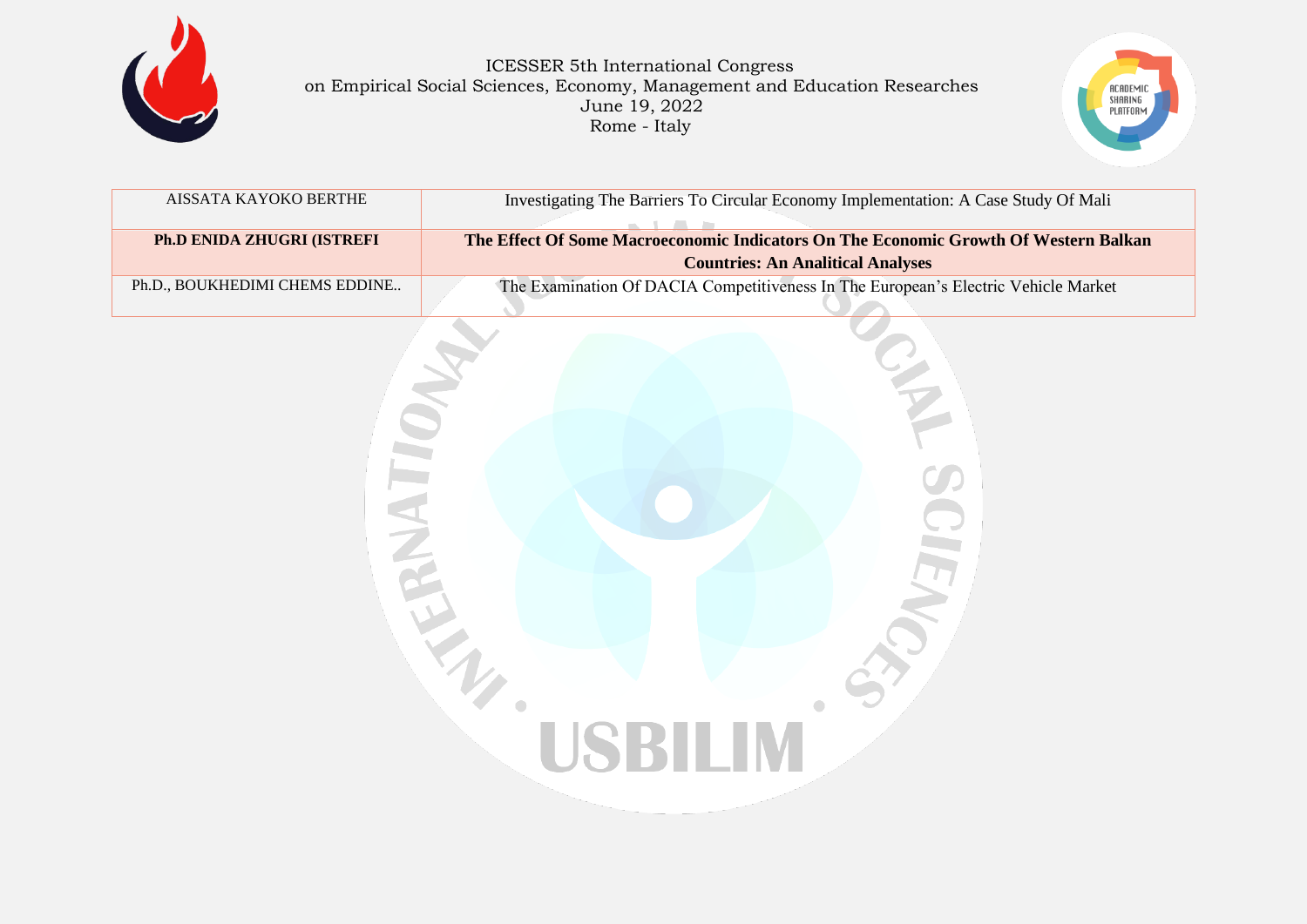



| HALL 1 - SESSION 2                            | Meeting ID: 840 5264 6475<br>Passcode: 190622                                                                 |  |
|-----------------------------------------------|---------------------------------------------------------------------------------------------------------------|--|
| 14:00-16:00 (Turkey Local Time)<br>19.06.2022 |                                                                                                               |  |
|                                               | MODERATOR: DOC. DR. YAKUP YÜKSEL                                                                              |  |
| Authors                                       | <b>Topic Title</b>                                                                                            |  |
| DOÇ. DR. YAKUP YÜKSEL                         | Müfessir Tâhir B. Âşur'un Bakara Sûresi 171. Âyette Geçen Dua Ve Nidâ Kavramları Hakkındaki<br>Düşünceleri    |  |
| DOÇ. DR. YAKUP YÜKSEL                         | A'râf Sûresi 12. Âyet Bağlamında Müfessirlerin Ateş Ve Toprak Hakkındaki Tartışmalarına Eleştirel<br>Yaklaşım |  |
| <b>JUMAYEV GAYRATJON</b>                      | History And Etymology Of The Study Of The Ethnonym "Turk"                                                     |  |
| <b>IMAMOV KHURSHID</b>                        | "An-nujum az-zahira fi muluk Misr va-l-Qahira" as an Important Source In The History Of Amir<br>Temur.        |  |
| KOMILJON SULTONOV                             | History Of The Development Of The Foundations Of Amir Temur'S State Administration                            |  |
| YULDASHEV BOTIR URALOVICH                     | <b>Europeans In India During Jahangir's Time</b>                                                              |  |
| DR. ÖĞR. ÜYESİ HATİCE KELEŞ                   | Liminality Ve Marjinalliğin Somutlaşmış Örnekleri Olan Bazı İlahi Figürler Üzerine Bir Değerlendirme          |  |
| <b>SHARIPOV AZIZJON AZIMOVICH</b>             | 14-15 Yüzyıl Doğu El Yazması Kaynaklarında Amudarya Nehrı ("Babürname"den Alınan Bilgilere                    |  |

Dayanarak)"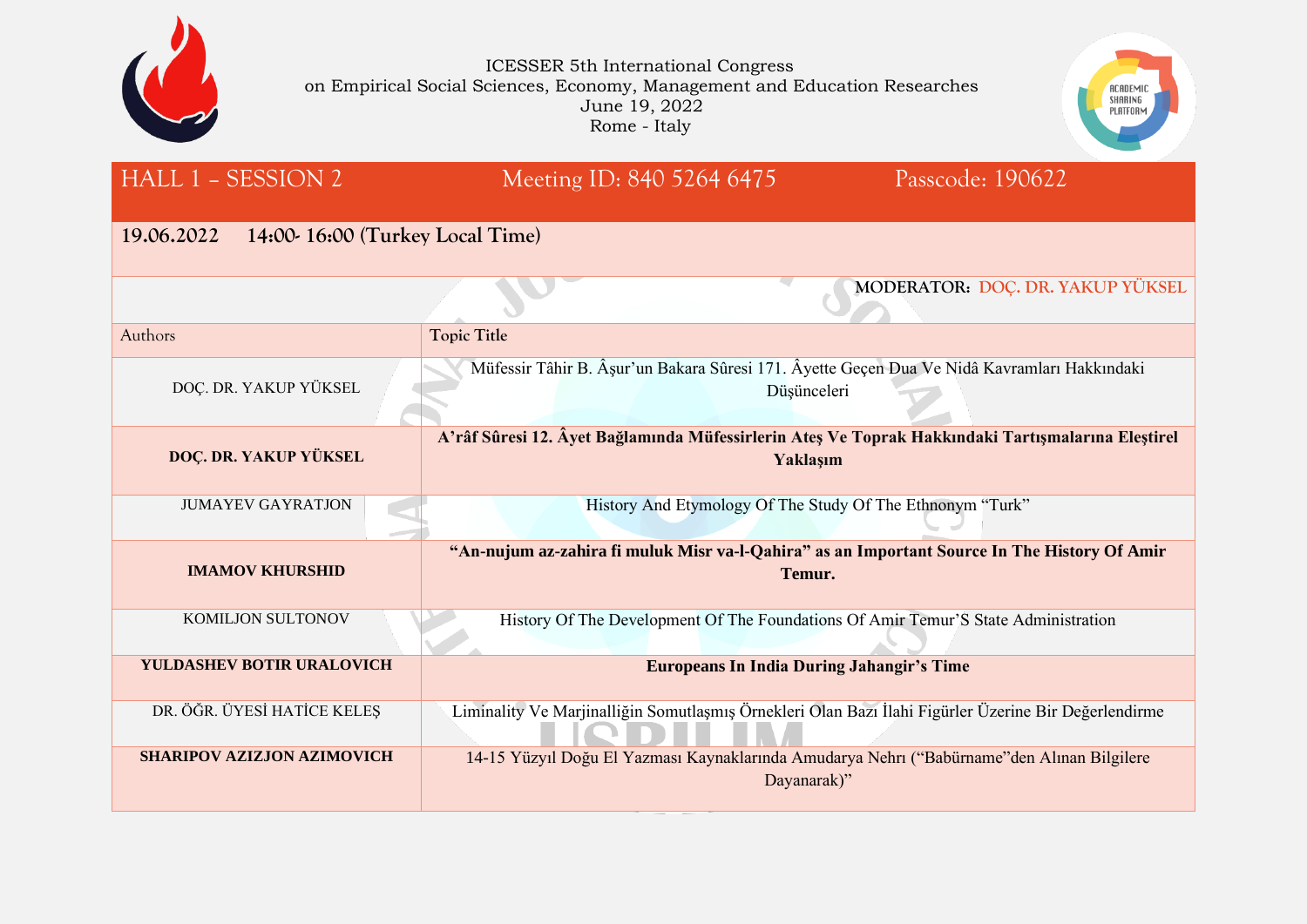



| <b>HALL 2 - SESSION 2</b>                                                                          | Meeting ID: 840 5264 6475                                                                                                                         | Passcode: 190622                                |  |
|----------------------------------------------------------------------------------------------------|---------------------------------------------------------------------------------------------------------------------------------------------------|-------------------------------------------------|--|
| 19.06.2022<br>$14:00-16:00$ (Turkey Local Time)                                                    |                                                                                                                                                   |                                                 |  |
|                                                                                                    |                                                                                                                                                   | MODERATOR: ASSOC. PROF. DR. MUKESH KUMAR SHARMA |  |
| Authors                                                                                            | <b>Topic Title</b>                                                                                                                                |                                                 |  |
| Гасанова Вусаля Шахин кызы к.ю.н.,                                                                 | Мелиорация и водное хозяйство в Азербайджане (до и после оккупации Карабаха)                                                                      |                                                 |  |
| <b>FATMA KURŞUN</b><br><b>FATMA NOYAN TEKELİ</b>                                                   | <b>Predicting Fake Tweets Using NLP</b>                                                                                                           |                                                 |  |
| <b>RAQUEL D. CANTOS</b><br>ROMMEL D. SERGİO                                                        | The Anxiety and Depressive Symptoms of Work from Home Employees during the COVID-19 Pandemic:<br><b>Basis for Counseling Intervention Program</b> |                                                 |  |
| <b>BALLESTEROS, BERNADETH S.</b>                                                                   | <b>ME-TIME" And Psychological Well-Being Of Millennials</b>                                                                                       |                                                 |  |
| ASSOC. PROF. DR. MUKESH KUMAR<br><b>SHARMA</b><br>ASSOC. PROF. DR. RAVINDRA KUMAR<br><b>SHARMA</b> | Phytogeographical Distribution of Calligonum polygonoides of Churu District, Rajasthan                                                            |                                                 |  |
| <b>DARWIN D DIOLA</b>                                                                              | <b>Leadership Styles and Organizational Culture: Basis for Retention Policy Program</b>                                                           |                                                 |  |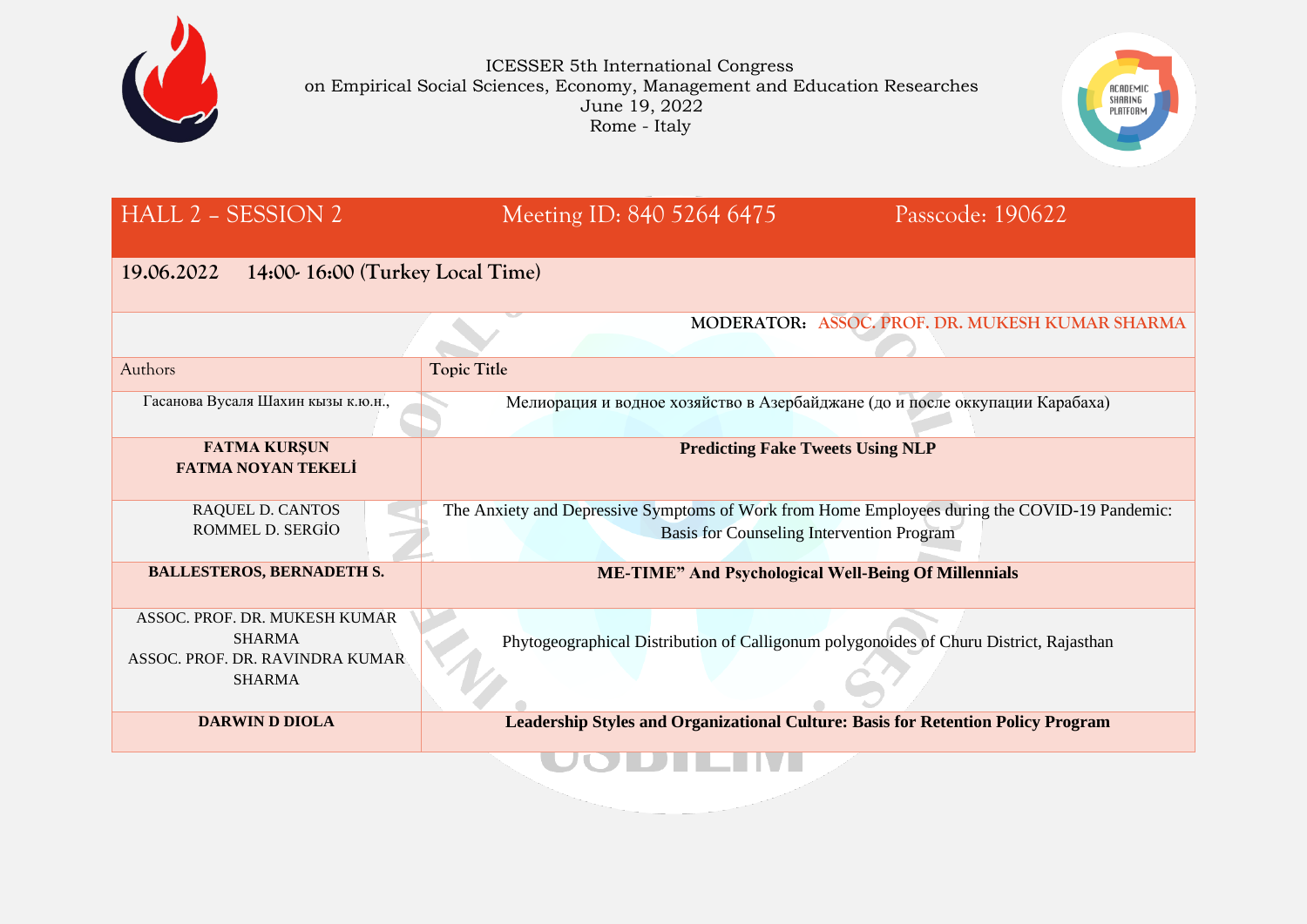



| HALL 3 - SESSION 2                                       | Meeting ID: 840 5264 6475                                                            | Passcode: 190622                                                               |
|----------------------------------------------------------|--------------------------------------------------------------------------------------|--------------------------------------------------------------------------------|
| 19.06.2022<br>14:00-16:00 (Turkey Local Time)            |                                                                                      |                                                                                |
|                                                          |                                                                                      | MODERATOR: DR. ÖĞR. ÜYESİ SUZAN URGAN                                          |
| Authors                                                  | <b>Topic Title</b>                                                                   |                                                                                |
| DR. EMRAH SOFUOĞLU                                       | The Impact Of Covid-19 On Turkish Tourism Sector: A Structural Break Analysis        |                                                                                |
| ARAŞ.GÖR., KAAN YİĞENOĞLU                                | Çin'in Doğrudan Yabancı Yatırım Politikasının Gelişimi                               |                                                                                |
| ARAŞ.GÖR., KAAN YİĞENOĞLU                                | Dış Politikada Enerji Güvenliği: Güney Gaz Koridoru Örneği                           |                                                                                |
| DR. ÖĞR. ÜYESİ SUZAN URGAN<br>PROF. DR. GÜLSÜN KURUBACAK | Dijitalleşen Örgütler Ve Smart Gap (Akıllı Açık) Etkisi                              |                                                                                |
| ARŞ. GÖR. DR. BÜŞRA HALİS ÖZTÜRK                         | Calışma Yaşamında Motivasyon Ve İçsel-Dışsal Çalışma Değerlerinin İş Yaşamına Etkisi |                                                                                |
| ARŞ. GÖR. ABDULBAKİ KINSÜN                               |                                                                                      | Bir Sosyolog Olarak Robert K. Merton ve Onun İşlevselcilik Teorisi (1910-2003) |